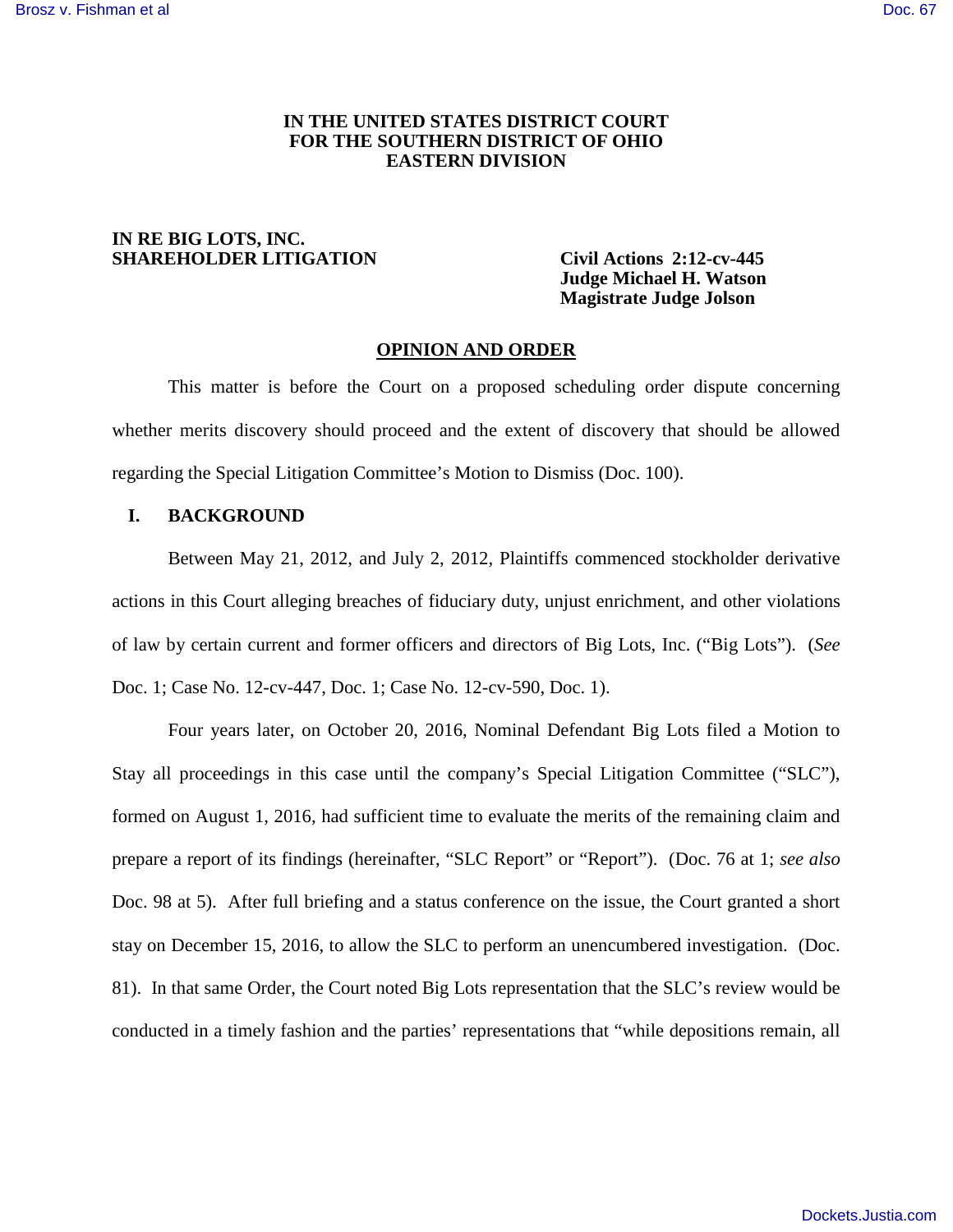document discovery [was] complete." (*Id.* at 1). The Court concluded this posture allowed for a short stay without unduly prejudicing Plaintiffs. (*Id.*).

The SLC completed its review of over 293,000 documents and submitted its 140-page report (which concludes that it is in the best interests of the company that this litigation be dismissed) to the undersigned for *in camera* review on April 14, 2017. (*See* Doc. 89, PAGEID #: 1509). On April 21, 2017, the Court allowed the SLC to file its Report under seal (Doc. 88), and the SLC distributed its Report and appendices to all parties. In its April 21, 2017 Order, the Court directed the parties to meet and confer regarding what discovery was still outstanding, what discovery was needed based on the SLC Report, and a proposed case schedule moving forward. (Doc. 88). The Court also directed the parties to file a joint status report with the result of those discussions. (*Id.*). Although the parties submitted a "joint" status report on May 1, 2017, it was anything but mutual. (Doc. 94). According to the status report, despite discussions on two separate occasions, the parties were unable to agree on whether merits discovery should proceed or how discovery related to the SLC Report should move forward. (*See id.*). Instead, the parties submitted two vastly different proposed schedules. (*Id.*).

In brief, the SLC argues that merits discovery is not appropriate and the litigation should not proceed while the SLC's Motion to Dismiss (Doc. 100) pends. (*Id.* at 1). Put another way, the SLC believes that any scheduling order should limit briefing and discovery to only that which is related to the Motion to Dismiss. (*Id.*). Further, the SLC seeks to limit the type of discovery Plaintiffs may conduct in conjunction with opposing the SLC's Motion to Dismiss. Accordingly, the SLC proposes the following schedule:

Proposed Schedule on the SLC's Motion to Dismiss

<sup>•</sup> The SLC shall file its motion to dismiss within 5 business day after a ruling is issued on the pending motion to enlarge the page limit to 30 pages;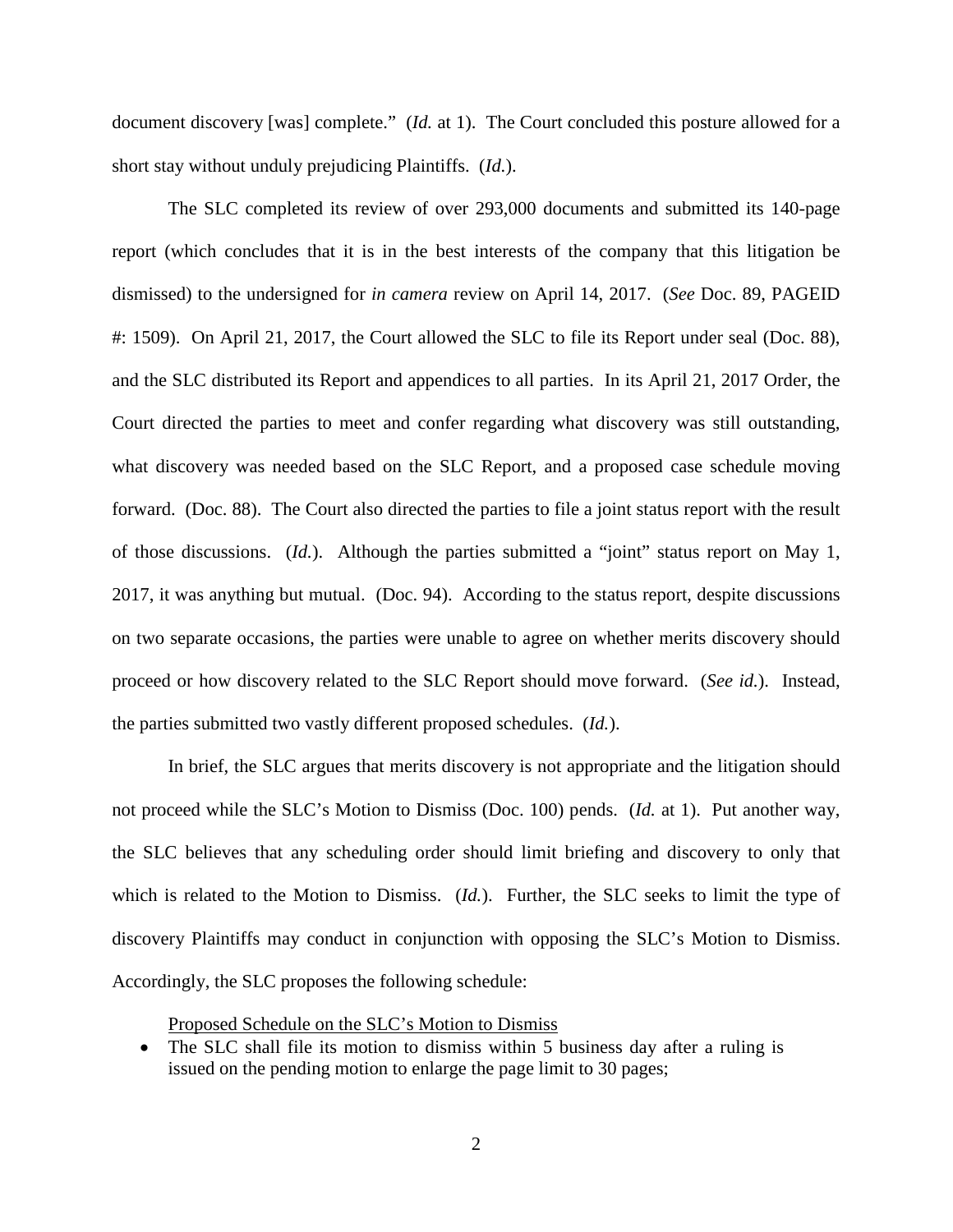- Any party supporting the SLC's motion to dismiss shall file its or their memorandum in support within 14 days after the motion to dismiss is filed;
- Plaintiffs shall file their memorandum in opposition to the motion to dismiss within 60 days after the motion to dismiss is filed;
- The SLC shall file its reply memorandum within 14 days after the opposition is filed;

Proposed Discovery Schedule on SLC Report/Motion to Dismiss Only:

- Plaintiffs shall file their initial written discovery requests and a request for any depositions on or before May 12, 2017. Such requests shall be limited to discovery necessary to respond to the motion to dismiss;
- The SLC shall respond to the initial written discovery requests and any request for depositions on or before May 19, 2017;
- In the event the parties are not able to resolve any differences between them regarding the written discovery and deposition requests, Plaintiffs shall promptly file a motion to compel discovery. The SLC and any other party opposing the motion shall file a memorandum in opposition to the motion to compel within 10 business days. Upon the filing of a motion to compel, the parties shall advise the Court that a motion has been filed and seek the scheduling of a status conference for the purpose of promptly resolving the motion so proceedings on the motion to dismiss can move forward expeditiously.

(Doc. 94 at 3–4).

In contrast, Plaintiffs assert that merits discovery should proceed immediately, including

expert depositions, summary judgment motions, and trial, as well as discovery on the SLC's

Motion to Dismiss. (*Id.*). Their proposed schedule is as follows:

Proposed Schedule on the SLC's Motion to Dismiss

- Plaintiffs shall serve written discovery requests on or before May 12, 2017;
- The SLC shall identify the documents it reviewed and/or cited in the SLC Report that it will not produce by May 12, 2017;
- The SLC (and/or Big Lots) will produce the documents it reviewed and/or cited in the SLC Report that it has agreed to produce by May 22, 2017;
- Responses and objections to Plaintiffs' first requests for production of documents shall be due May 26, 2017;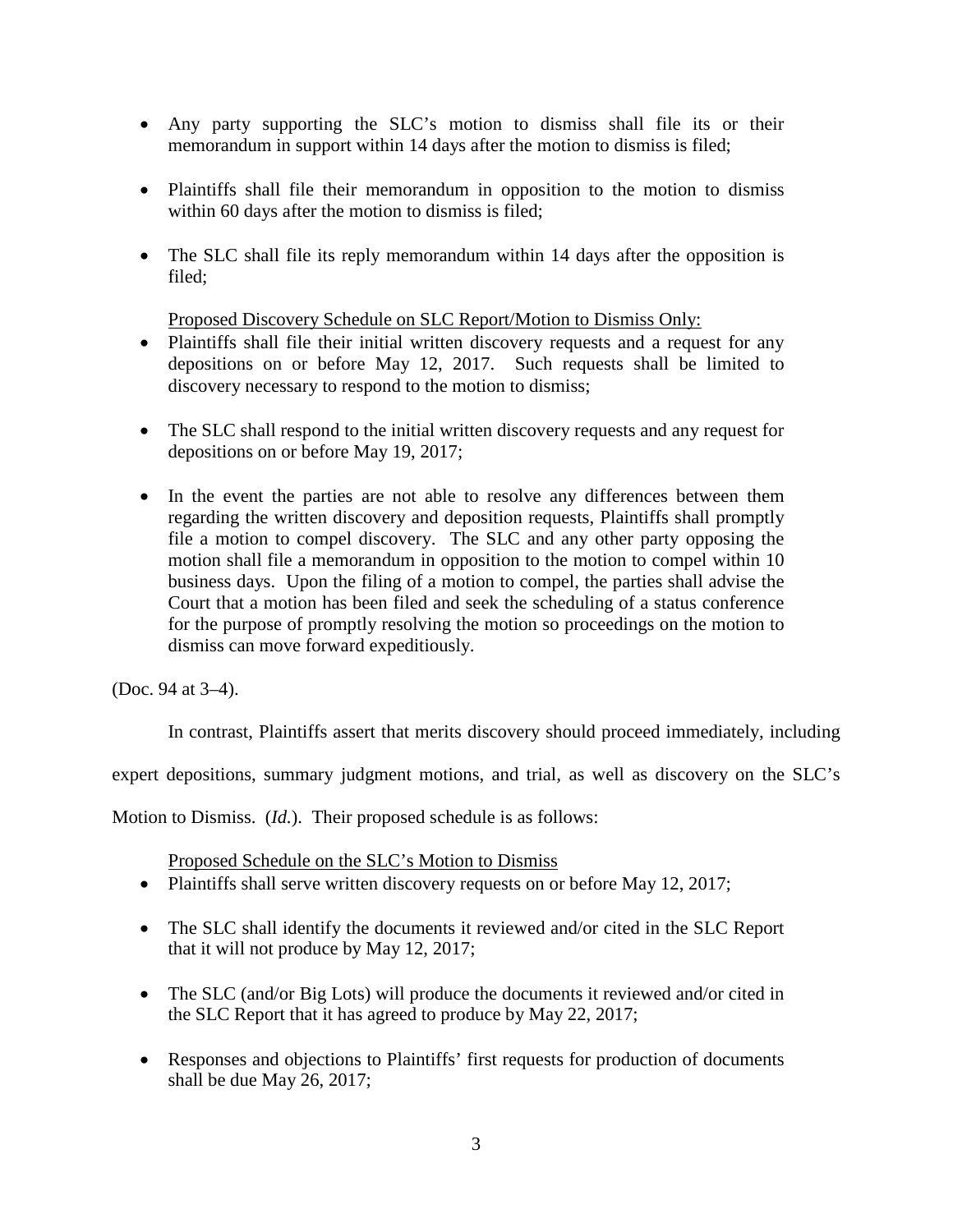- Responses and objections to Plaintiffs' first set of interrogatories shall be due June 2, 2017;
- Substantial completion of the document production shall be complete by June 16, 2017;
- The SLC produces privilege and redaction log by June 27, 2017;
- Plaintiffs serve all deposition notices by July 12, 2017;
- Deadline for Plaintiffs and the SLC to file any discovery motions is August 2, 2017;
- Completion of SLC depositions shall occur by either October 20, 2017, or 60 days after the Court rules on the final discovery motion;
- Plaintiffs' shall file opposition to the SLC's motion to dismiss 60 days after the completion of SLC depositions;
- The SLC's reply is due 30 days after Plaintiffs file their opposition;
- Plaintiffs' file a sur-reply 14 days after the SLC files its reply.

Proposed Merits Schedule:

- Merits discovery is completed by June 30, 2017;
- Expert reports and expert discovery is completed by August 21, 2017;
- Summary judgment motions are due August 28, 2017;
- Trial occurs mid-November 2017.

(Doc. 94 at 2–3).

The day after the joint status report was filed, counsel for the SLC filed a nineteen-page memorandum in support of its proposed scheduling order. (Doc. 95-1). Having not anticipated (or even allowed) briefing on the matter, and in the interests of fairness, the Court entered an Order on May 3, 2017, allowing Plaintiffs to file a Response. After the Court issued its Order, the Individual Defendants in this matter filed a short Supplemental Memorandum in Support of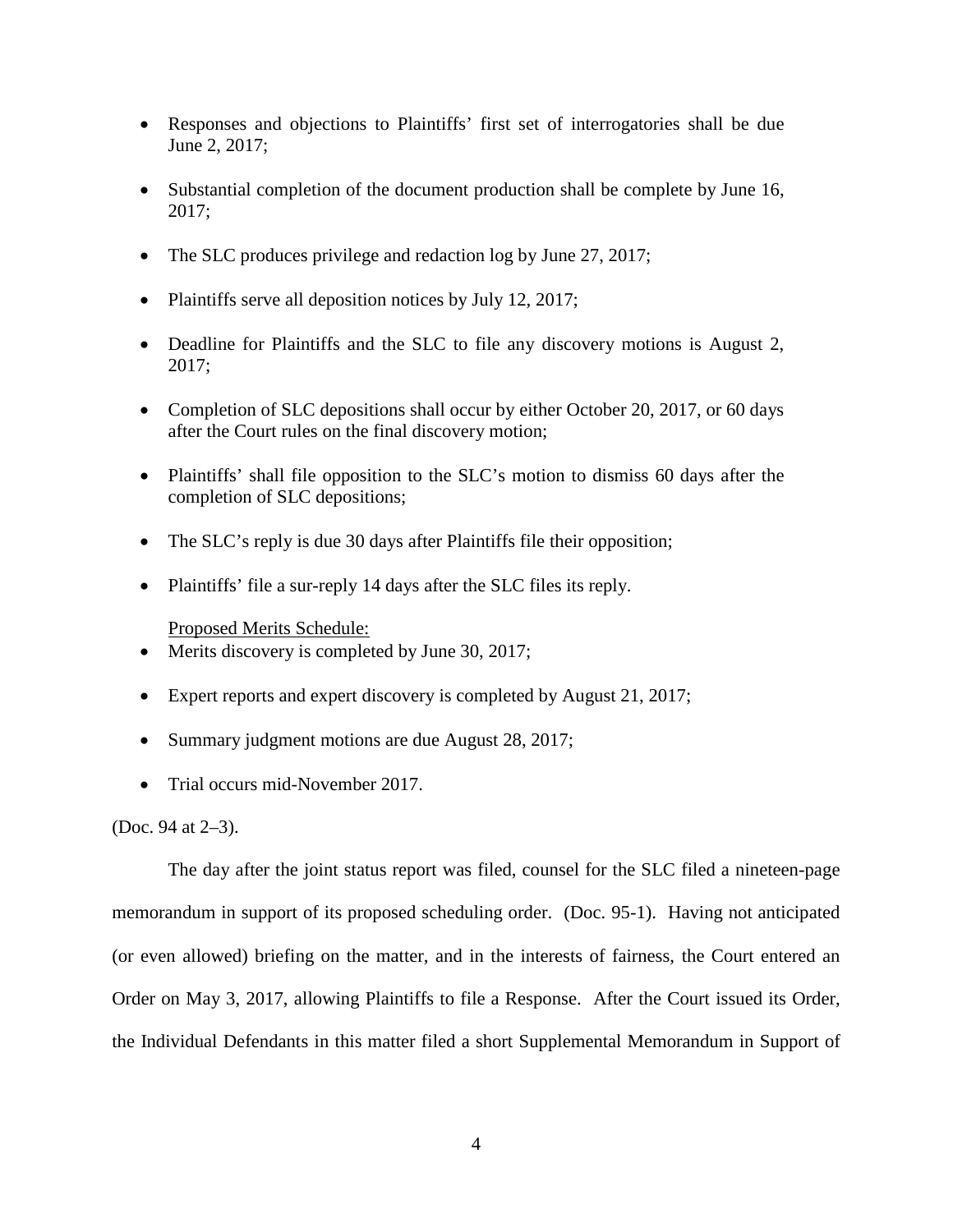the SLC's proposed scheduling order (Doc. 97), and Plaintiffs filed their Response on May 10, 2017 (Doc. 98).

#### **II. DISCUSSION**

In its memorandum of support, the SLC argues that (1) merits discovery should not proceed and (2) that the discovery allowed on its Motion to Dismiss should be particularly limited. Consequently, that framework guides this Court's discussion.

#### **A. Scope of Discovery and Briefing on the Motion To Dismiss (Doc. 100)**

"A district court enjoys broad discretion in managing discovery." *Ward v. Am. Pizza Co.*, 279 F.R.D. 451, 458 (S.D. Ohio 2012) (citing *Lavado v. Keohane*, 992 F.2d 601, 604 (6th Cir. 1993). Here, all parties agree that Plaintiffs are entitled to some discovery to support their opposition to the Motion to Dismiss. (Doc. 95-1 at 4; Doc. 98 at 9). And all parties agree that the discovery will be used to challenge the SLC's independence, good faith review of the matter, and reasonableness of its investigation. (Doc. 95-1 at 5 (citing *Miller v. Bargaheiser*, 70 Ohio App. 3d 702, 707 (3d Dist. 1990)); Doc 98 at 9 (citing *Zapata Corp. v. Maldonado*, 430 A.2d 779, 787 (Del. 1981) ("The issues become solely independence, good faith, and reasonable investigation"); *Auerbach v. Bennett*, 47 N.Y.2d 619, 623–64 (1979))).

The SLC argues that the information to which Plaintiffs are entitled is significantly limited, such that Plaintiffs should receive only the SLC's Report and its appendices, "unless they can assert 'particularized facts sufficient to raise any questions about the [committee' members'] independence' or about whether the committee's decision 'was a valid exercise of business judgment.'" (Doc. 95-1 at 5 (citing *Halebian v. Berv*, 548 F. App'x 641, 643 (2d Cir. 2013); *Kokocinski v. Collin*, No. 12-633, 2015 U.S. Dist. LEXIS 132544, at \*8–13 (D. Minn. Sept. 30, 2015))). Ultimately, the SLC argues that because of the alleged deference under the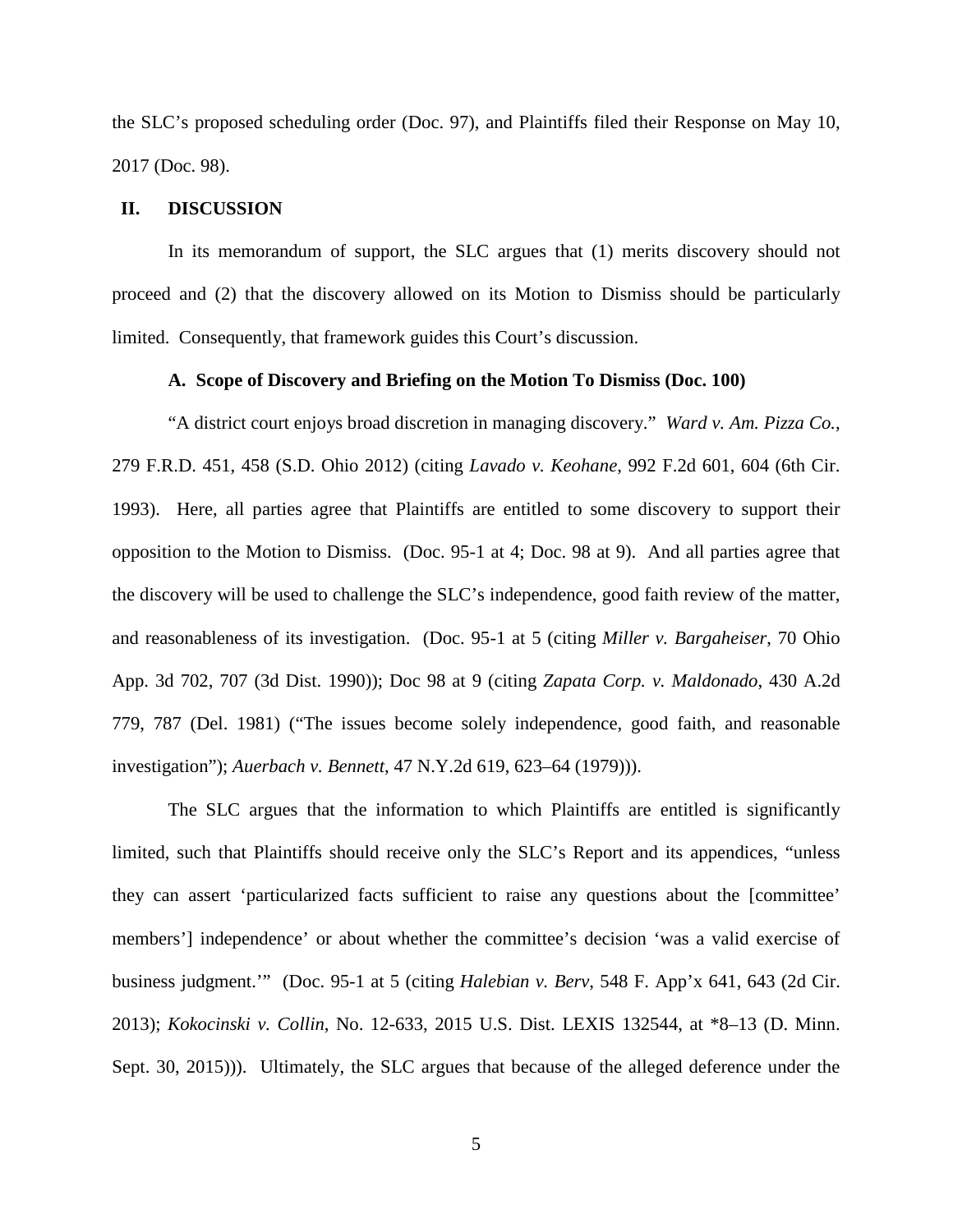business judgment rule afforded to its Report, this Court should narrowly limit the scope of discovery to the Report and its appendices only. (*Id.* at 14).

In contrast, Plaintiffs argue that the limited discovery they seek is appropriate and necessary to oppose the SLC's Motion to Dismiss. (Doc. 98 at 9). Specifically, Plaintiffs seek the following discovery:

(i) documents the SLC reviewed and/or were cited in the SLC Report that were not produced to Plaintiffs in merits discovery; (ii) documents relating to the formation of the SLC; (iii) documents relating to the selection and retention of the SLC's counsel; (iv) documents relating to the compensation paid or promised to the SLC members and SLC's counsel; (v) documents relating to any of the interviews, inquiries or follow-ups made by the SLC or its counsel during its investigation, including any transcripts, recordings, notes or summaries; (vi) documents relating to the SLC meetings, including any minutes thereof; (vii) drafts of the SLC report and exhibits; (viii) documents relating to the SLC's document retention policy; and (ix) documents relating to work performed or opinions expressed by any financial advisors, accountants or other consultants and advisors retained by the SLC.

(Doc. 98 at 9–10). Notably, Plaintiffs do not seek to depose the SLC's counsel at this time. (*Id.* at 10).

In its memorandum, the SLC spends significant time discussing the purpose of the business judgment rule and the deference it believes should be given to its Report. (*See* Doc. 95- 1 at 12–14). This, however, is not the question before the Court. Instead, the question is, "in order to make all necessary arguments against dismissal," what documents, if any, should the Plaintiffs be granted access to beyond the SLC Report and appendices. *Ross v. Abercrombie & Fitch Co.*, No. 2:05-cv-0819, 2008 WL 728329, at \*2 (S.D. Ohio March 14, 2008). The scope of any such discovery is discretionary and "should be tailored to the needs of each individual case." *See id.* at \*3 (citations omitted); *see also Zapata*, 430 A.2d at 788 ("Limited discovery may be ordered to facilitate such inquiries.").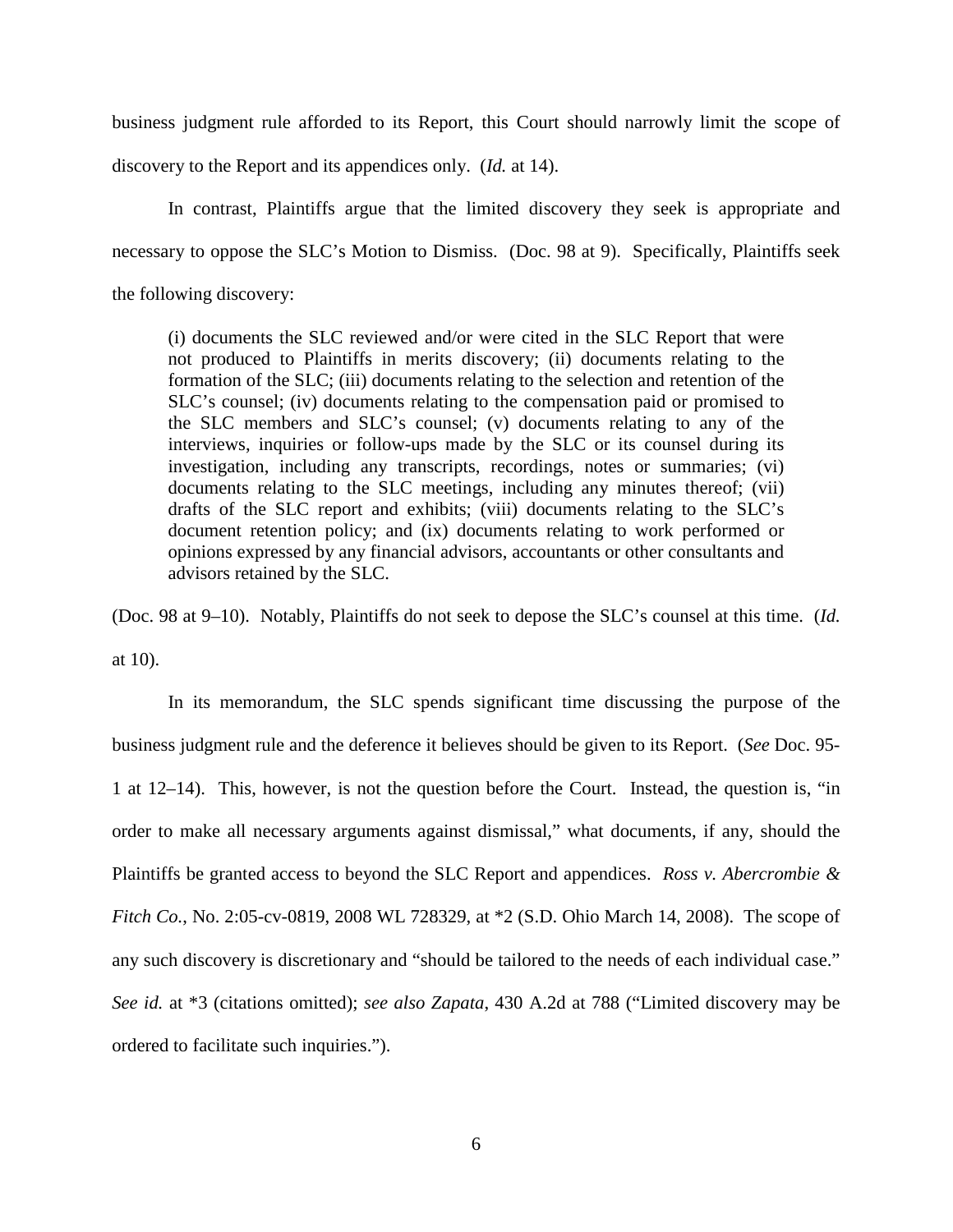In this case, the SLC had access to over 293,000 documents, reviewed deposition transcripts of at least 10 witnesses, reviewed approximately 30,000 emails, conducted 15 interviews, and retained a securities and corporate governance law expert. (Doc. 89 at PAGEID #: 1509-17). This extensive volume of information was expressly relied upon by the SLC in drafting its Report and the Court finds the information could relate to the SLC's independence, good faith, and reasonableness. Further, without this information, "[P]laintiffs would find it difficult to assess the reasonableness either of the committee's investigation or the conclusions it reached based upon the materials before it." *Ross*, 2008 WL 728329, at \* 4. Courts across the country have found that plaintiffs are entitled to review the types of documents Plaintiffs seek here. *See, e.g.*, *Abbey v. Comp. & Commc'ns Tech. Corp.*, No. 6941, 1983 WL 18005, at \*3 (Del. Ch. Apr. 13, 1983) (holding that plaintiff was entitled to "the documentary materials utilized or relied upon by the Committee during its investigation," as well as "the deposition of the Special Litigation Committee"); *Ross*, 2008 WL 728329, at \* 4 (holding that Plaintiff was entitled to, *inter alia*, witness interviews or summaries of statements and documents relied upon by the committee in reaching its factual and legal conclusions); *Sarnacki ex rel. Smith & Wesson Holding Corp. v. Golden*, 4 F. Supp. 3d 317, 321 (D. Mass. 2014), *aff'd sub nom. Sarnacki v. Golden*, 778 F.3d 217 (1st Cir. 2015) (noting that the Court previously "ordered limited discovery to allow Plaintiff to investigate the adequacy of the SLC," which included all documents relied on by the SLC in its final report, company board minutes respecting the formation and appointment of the SLC, written discovery responses, and depositions of each of the SLC members).

Accordingly, the Court finds that to investigate the SLC properly, and in turn oppose the Motion to Dismiss, Plaintiffs are entitled to the discovery they seek, with one caveat. While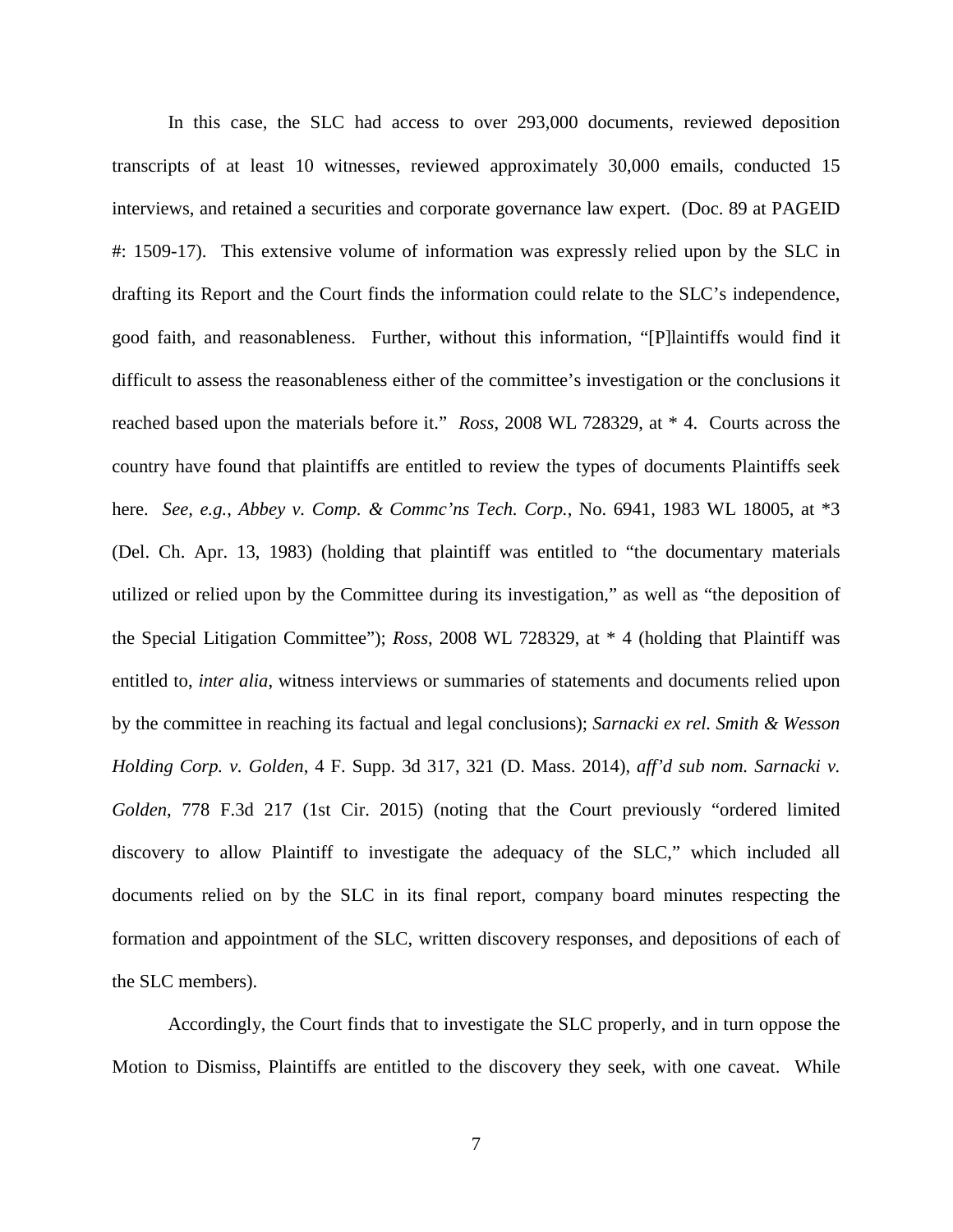Plaintiffs are entitled to documents relating to the compensation paid or promised to the SLC members and SLC's counsel, to be clear, they are not entitled to the billing statements prepared by the SLC's counsel. *See Ross*, 2008 WL 728329, at \*5 (denying discovery of billing statements based on the rationale that they are irrelevant and the possibility that the "production of the entirety of the billing statements will create attorney-client privilege issues"). To be sure, the Court is not allowing unfettered discovery on the SLC process and procedures. However, the Court finds that the discovery requests Plaintiffs have articulated are sufficiently limited.

As to the duration of time necessary for briefing the forthcoming motion to dismiss, the SLC notes that under Plaintiffs' proposed schedule, Plaintiffs' opposition brief would not be filed under 228 days after the motion to dismiss was filed. (Doc. 95-1 at 2–3). Instead, the SLC's proposed schedule would give Plaintiffs 60 days to prepare their opposition and conduct any necessary discovery. Although the Court is understandably concerned with the length of this case, the Court is unwilling to cut Plaintiffs' discovery to an unfairly short time frame. For the sake of context, the SLC took 254 days from the date of its inception to produce its Report to the Court. It its memorandum of support, the SLC concedes that while the "investigation was not short," it took only the amount of time necessary to complete a complex internal investigation. (*Id.* at 11). Indeed, the Court agrees that the investigation was in fact complex. Thus, it is reasonable that if Plaintiffs are to defend adequately against the Motion to Dismiss and review the hundreds of thousands of documents the SLC relied on, they too would need more than 60 days.

Consequently, the Court finds Plaintiffs are entitled to the discovery they seek regarding the SLC's Motion to Dismiss and must submit any written discovery requests by May 30, 2017.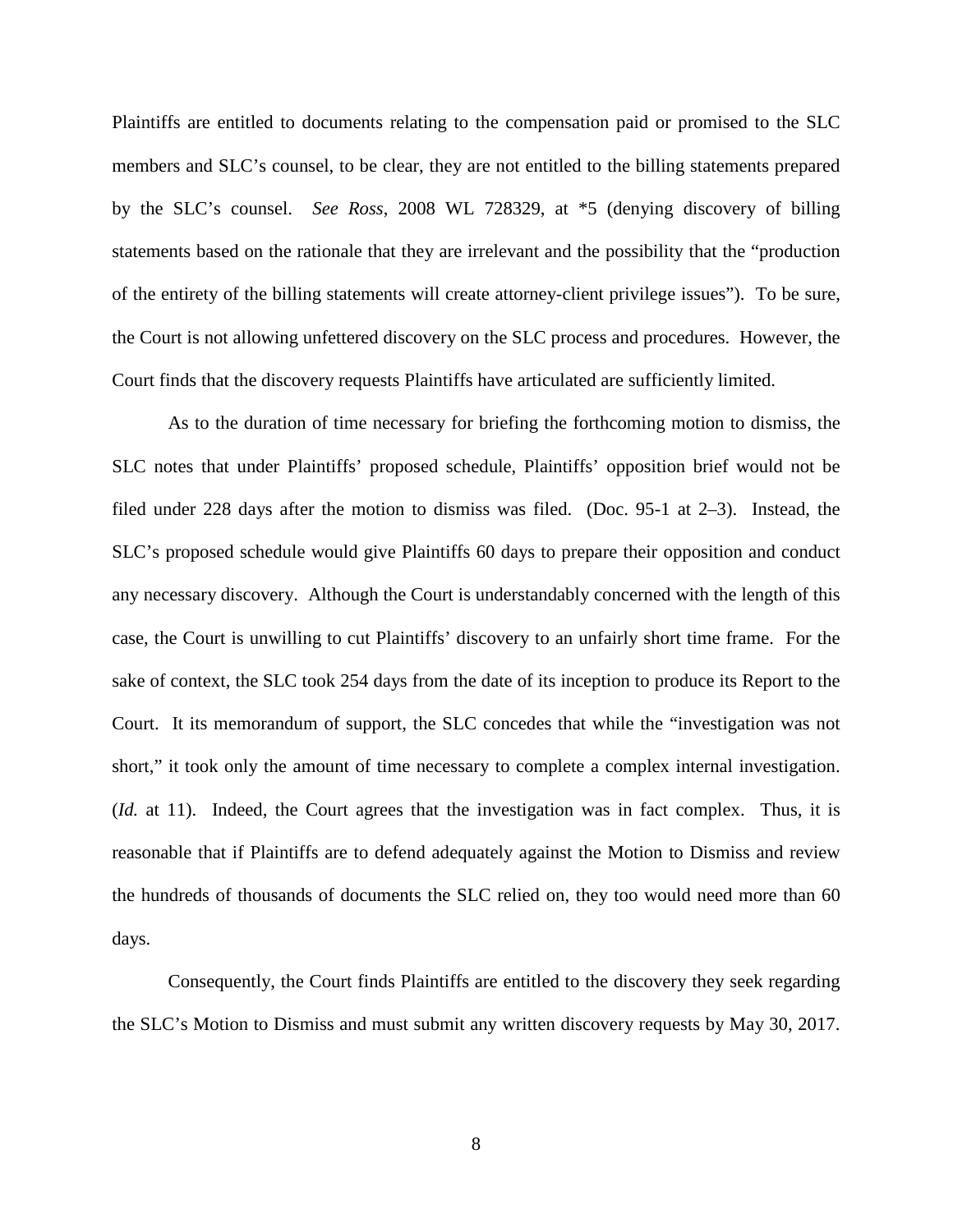Following discovery, Plaintiffs shall file their opposition to the Motion to Dismiss 30 days after their last deposition.

### **B. Merits Discovery**

The SLC's memorandum continuously emphasizes that merits discovery "would have the impermissible effect of rendering meaningless the entire special litigation committee process." (Doc. 95-1 at 3, 8).

Permitting litigation on the merits would completely defeat the purpose of the special litigation committee procedure, which is to permit the corporation . . . to determine for itself whether pursuit of the claims is in the best interest of the corporation, and, when not, to avoid the burden and expense of litigation.

(*Id.* at 8). In support, the SLC cites the Principles of Corporate Governance §7.13, cmt-c (2001), which states that allowing merits discovery would "defeat the purpose of the [SLC] procedure if the plaintiff could stretch out the proceeding or otherwise engage in fishing expeditions through expansive discovery requests that made a low-cost settlement preferable to the corporation." (*Id.*  at 8–9). Further, the SLC quotes *Kaplan v. Wyatt*, for the proposition that a special litigation committee procedure is designed to dispose of actions before discovery entails: "[T]he entire [SLC] procedure is designed to provide a means, if warranted, to throw a derivative plaintiff out of Court *before he has an opportunity to engage in any discovery* whatever in support of the merits of his cause of action[.]" 484 A.2d 501, 509 (Del. Ch. 1984) (emphasis added), *aff'd*, 499 A.2d 1184 (Del. 1985).

The Principles of Corporate Governance, however, also make clear that discovery should be stayed "[i]n the absence of special circumstances[.]" 2 Principles of Corporate Governance § 7.06 (Am. Law Inst. 1994). The Court finds that special circumstances are present here. The parties already have engaged in extensive merits discovery, with only expert discovery and a few fact depositions remaining. Litigation has been pending for five years, presumably racking up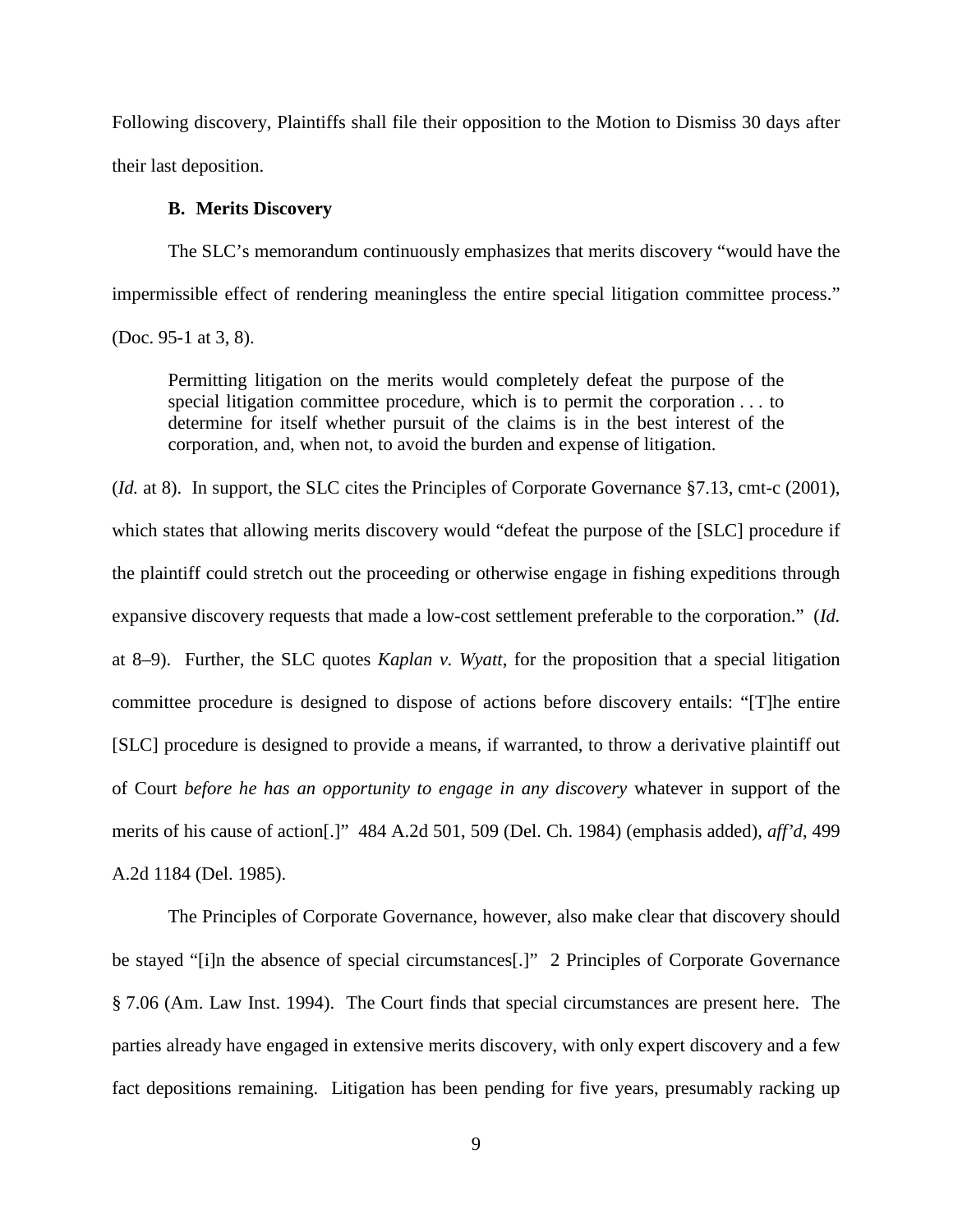extensive costs along the way and making low-cost settlement an improbability, and thus not an appropriate policy rationale to consider. Finally, Big Lots chose not to convene the SLC until four years after the litigation began, and after more than 23,000 documents were produced. (*See*  Doc. 98 at 10). Regardless of why the SLC was belatedly formed, by expending significant resources to engage in merits discovery prior to forming the SLC, the policy considerations supporting a stay (such as saving resources) carry little weight at this juncture. Put another way, if Big Lots wished to avoid merits discovery, the SLC should have been assembled years ago. Finally, the Court finds that what has been deemed "merits" discovery, and the additional discovery sought by Plaintiffs from the SLC in order to respond to the Motion to Dismiss might overlap. The more efficient path is to allow merits discovery to proceed and avoid line-drawing discovery disputes between these two categories.

Thus, in its discretion, the Court finds the best course is to allow merits discovery to proceed. Plaintiffs have proposed a truncated merits discovery schedule that the Court adopts below, with slight modifications.

#### **III. CONCLUSION**

For the foregoing reasons, the Court finds merits discovery should proceed, as well as complete discovery on the SLC's Motion to Dismiss. The case schedule moving forward is as follows:

#### Briefing and Discovery Schedule on SLC's forthcoming Motion to Dismiss:

- Plaintiffs shall serve written discovery requests by May 30, 2017;
- The SLC shall identify the documents it reviewed and/or cited in the SLC Report that it will not produce by May 30, 2017;
- The SLC (and/or Big Lots) will produce the documents it reviewed and/or cited in the SLC Report that it has agreed to produce by June 12, 2017;